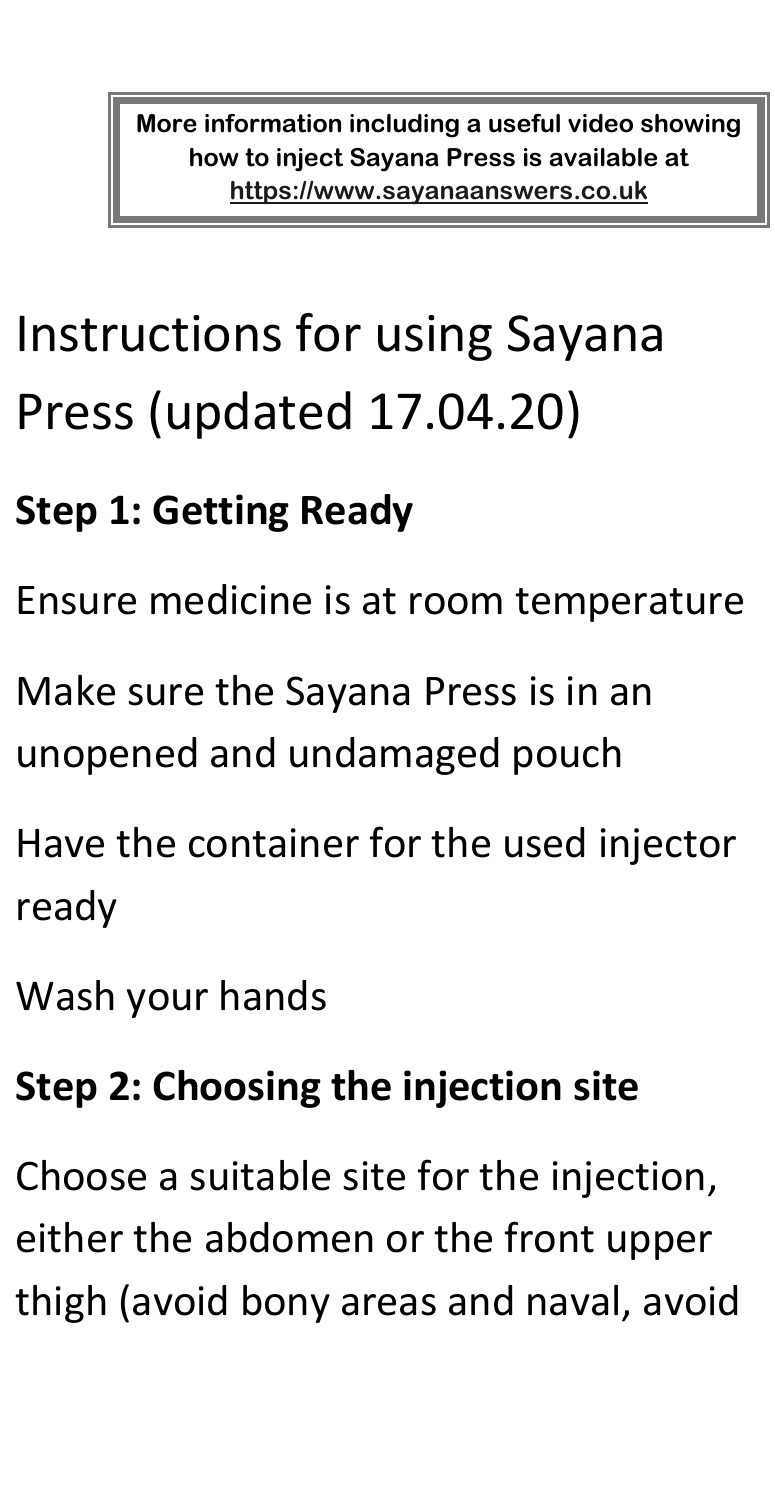areas with scars or skin conditions, change site with each injection)

Clean the skin with clean cotton pad or tissue

#### **Step 3: Preparing the injector**



The injector

When you are ready to self-inject, carefully remove the injector (do not remove the needle shield at this stage)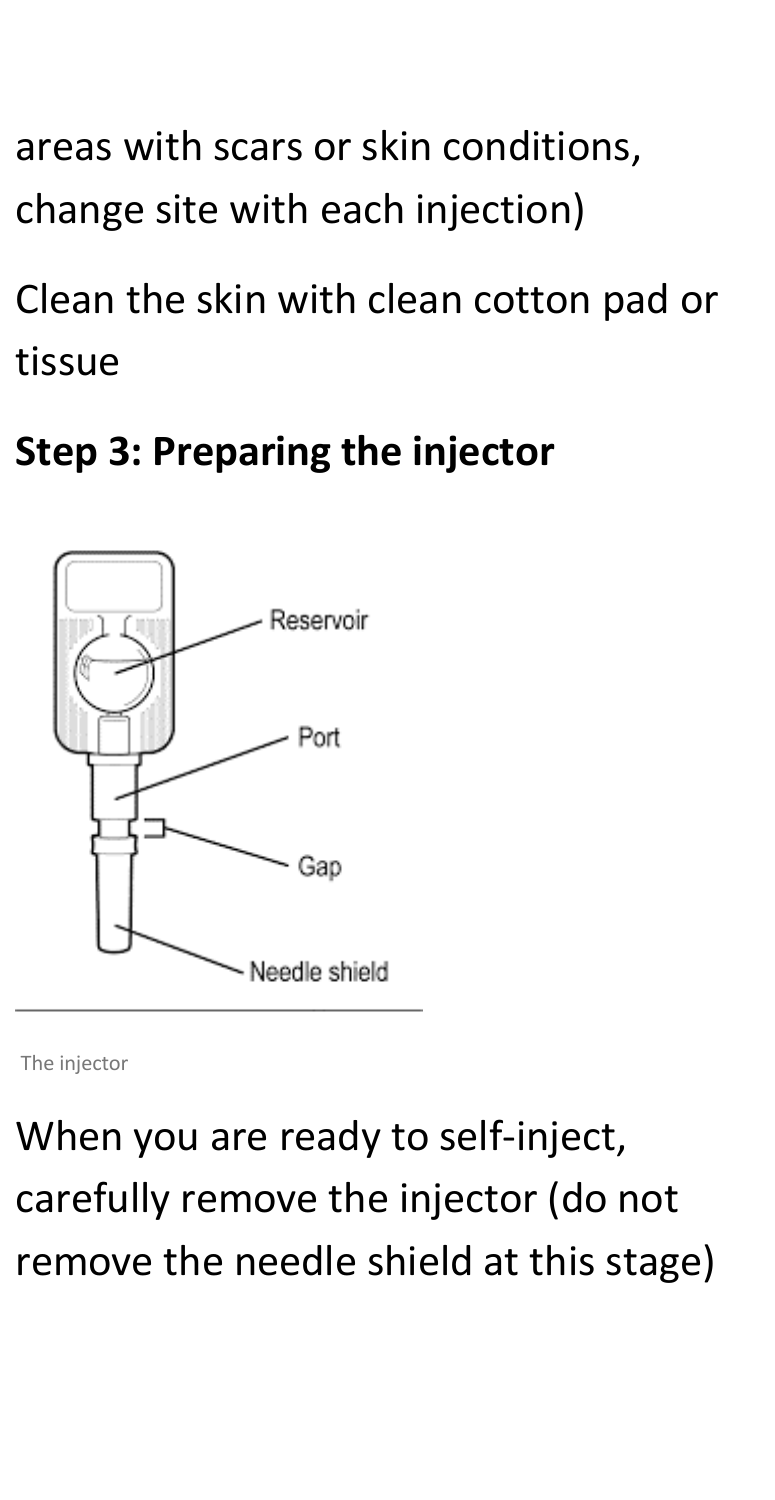Check the injector- discard and use a new one if:

- There is no gap
- The injector is damaged
- The needle shield has come off/is missing

## **Step 4: Mixing the medicine**

Hold by the port

Shake well for at least 30 seconds

Discard and use new injector if:

- The liquid does not appear white and uniform
- There is any leakage
- Repeat mixing if injection is delayed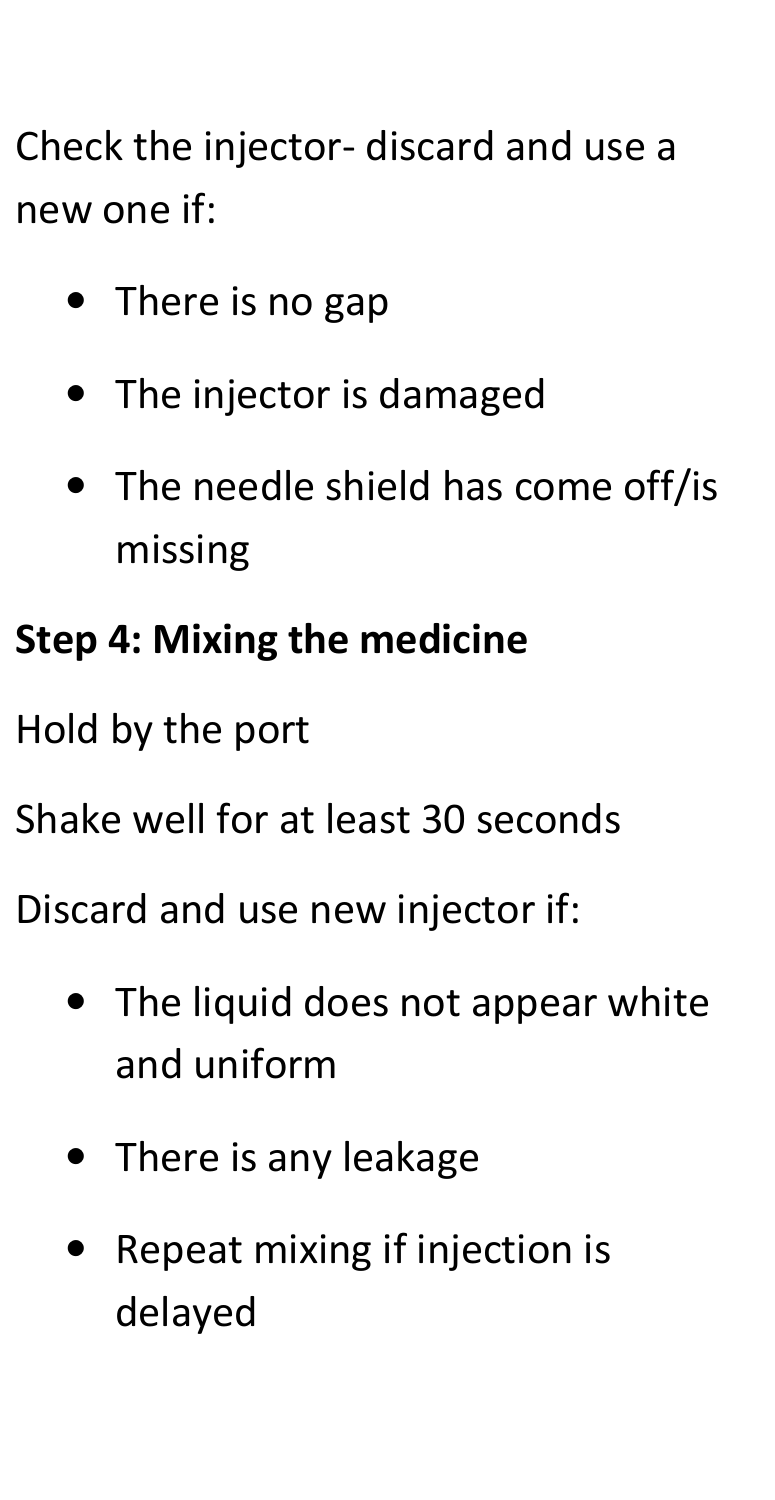### **Step 5: Activate the injector**

Hold by the port, don't squeeze the reservoir

Hold needle shield with other hand

Push the needle shield toward port until it stops and you hear a 'click' sound, the injector is now activated

Pull off needle shield and discard it

### **Step 6: Self-injecting the dose**

Gently pinch a large area of skin

Insert needle so that the port just touches the skin

Squeeze the reservoir slowly to inject medicine (about 5-7 seconds)

After entire dose has been injected, pull needle out and let go of your skin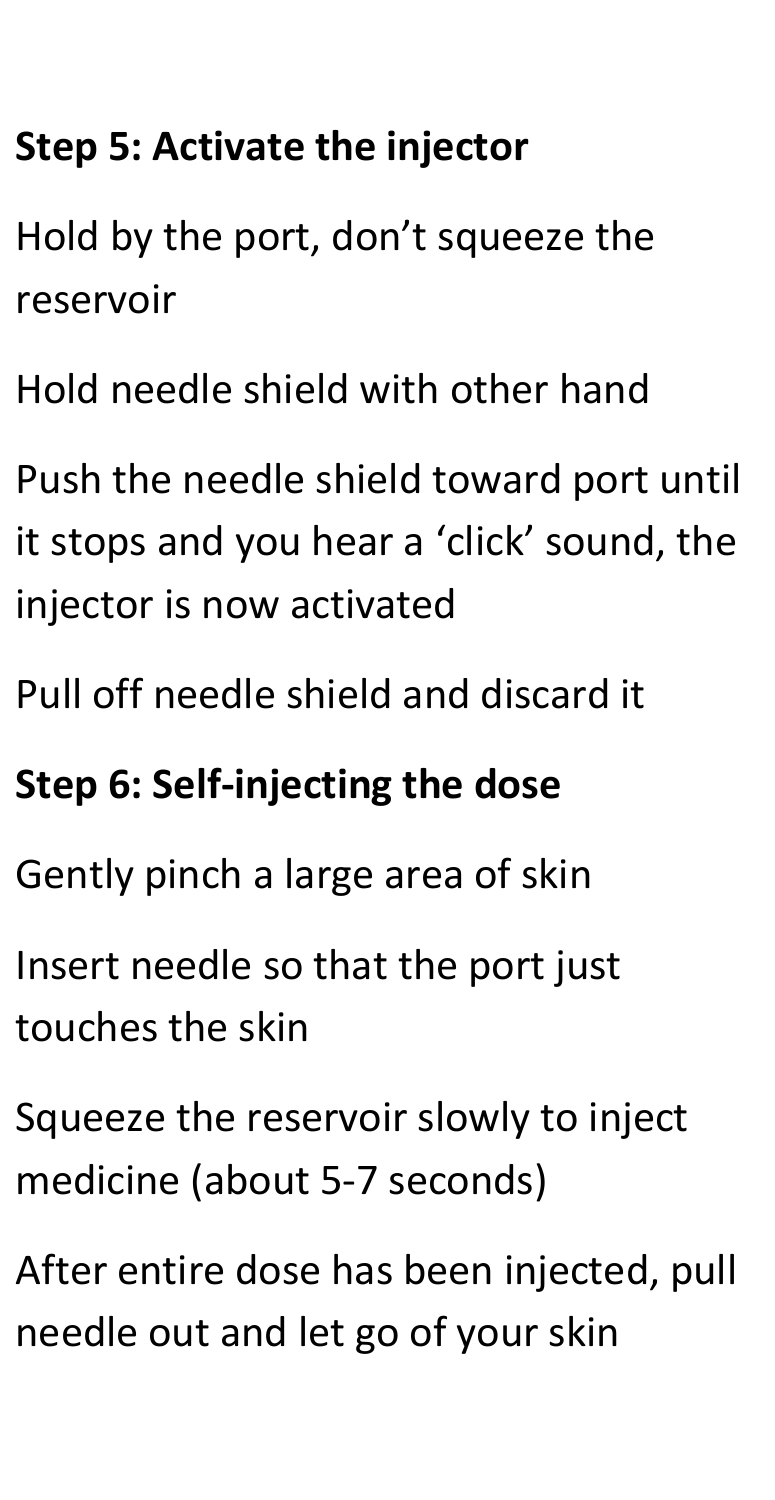Do not replace needle shield

Press area lightly with cotton pad, do not rub

## **Step 7: Dispose of the injector**

Discard of used injector in a suitable sharps container

Do not reuse

## **Step 8: Set up a reminder to receive a text 1 week before your next injection**

You can set up a text reminder for yourself by texting SELF to 83311 with the date you gave your injection for eg SELF 24.04 (ie for and injection given on 24th April 2020) and this will arrange a reminder for one week before your injection is due (12 weeks)